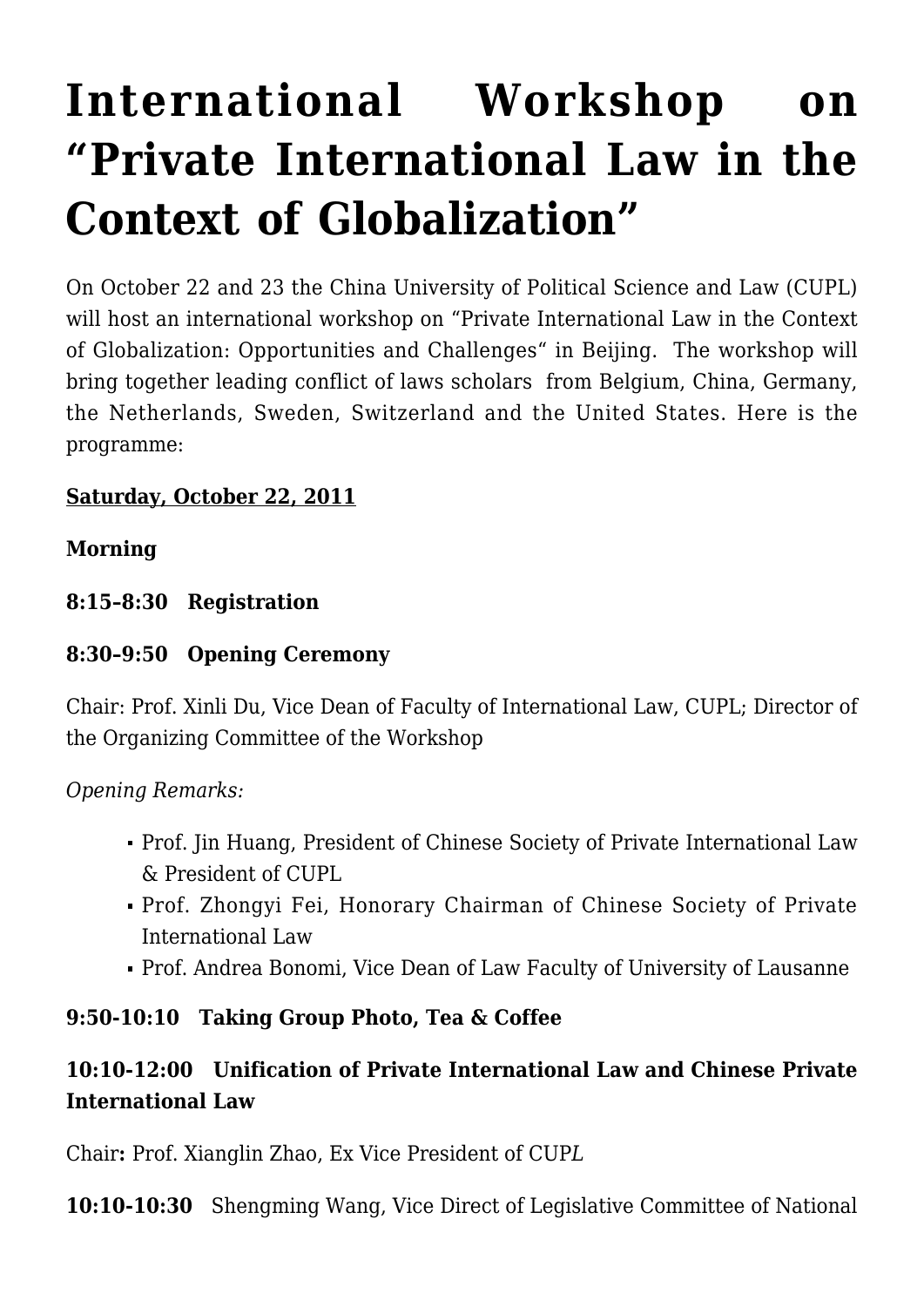People's Congress of PRR: *The Guiding Principle of the Enactment of the New Conflict of Laws Act of the PRC*

**10:30-10:50** Laura E. Little, Professor at Temple University's Beasley School of Law: *Internet Choice of Law Governance: An Opportunity for Learning New Perspectives*

**10:50-11:10** Prof. Jin Huang, President of Chinese Society of Private International Law: *The Present and Future of Chinese Legislation on Private International Law*

**11:00-11:30** Prof. Andrea Bonomi, Vice Dean of Law Faculty of University of Lausanne: *Parallel Proceedings in International Litigation and Arbitration*

**11:30-11:50** Judge Guixiang Liu, Chief Judge of the Fourth Civil Court of the Supreme Court of PRC: *Title to be confirmed*

**11:50-12:10** Prof. Mel Kenny at University of Leicester and Prof. James Devenney at Durham University, U.K.: *The EU "Optional Instrument": bypassing Private International Law*

#### **12:10-12:20 Discussion**

#### **12:20-14:00 Lunch Buffet at Siji (Four Seasons) Hall**

#### **Afternoon**

# **14:00-16:00 New Development of Private International Law in the United States, Europe and Other Parts of the World**

Chair: Zheng Tang, Professor at University of Aberdeen, U.K.

**14:00-14:20** Prof. Mathijs Huibert ten Wolde, Professor at University of Groningen: *Fundamental Questions Regarding Codification of Private International Law: Does Book 10 Civil Code on the Dutch Conflict of Laws Fit in a World Order*

**14:20-14:40** Juan Shen, Professor at Institute of law of Chinese Academy of Social Sciences: *The Choice of Law in Succession? Scission System or Unitary System*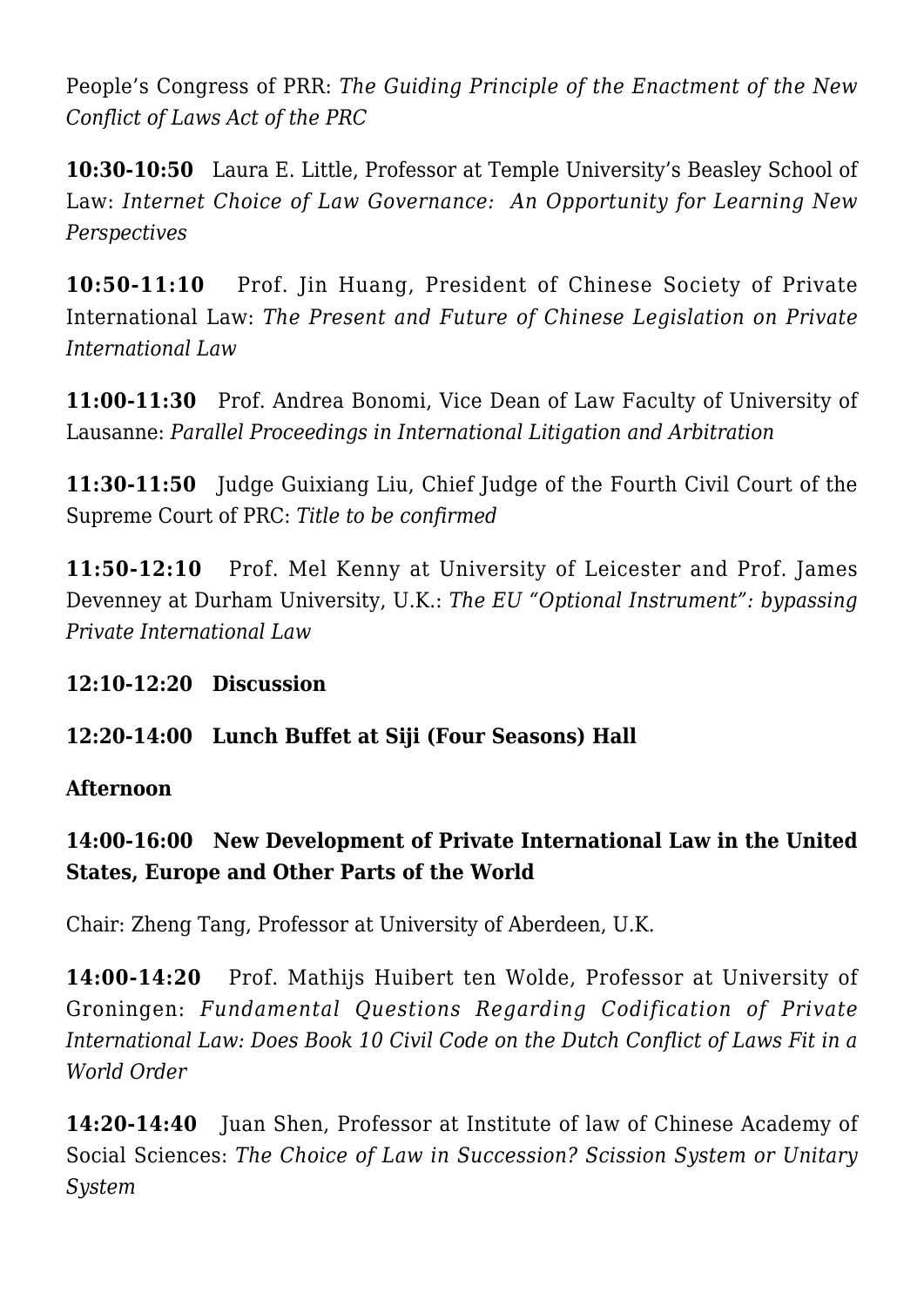**14:40-15:00** Volker Behr, Professor at Law Faculty of University of Augsburg: *Predictability and Flexibility in Choice of Law in Contracts and Torts – Chinese Conflicts Act, E.U. Regulations and U.S. Private International Law Evaluated*

**15:00-15:20** Zhengxin Huo, Associate Professor of CUPL: *An Imperfect Improvement: The New Conflict of Laws Act Of The PRC*

#### **15:20-15:40 Comments**

- Commentator 1: Prof. Yongping Xiao, Dean of Wuhan University School of Law
- Commentator 2: Prof. Qingsen Xu, Professor at Renmin University School of Law

**15:40-16:00 Discussion**

**16:00-16:15 Tea & Coffee**

## **16:15-18:00 New Development in Contract and Torts Choice-of-law Rules**

Chair: Prof. Han Wang, Vice President of Northwest University of Politics and Law

**16:15-16:35** Prof. Dr. Jan von Hein, Professor at Law Faculty of University of Trier: *The European Private International Law on Investor Protection and its Impact on Relations with Third States*

**16:35-16:55** Prof. Michael Bogdan, Professor at Law Faculty of Lund University Sweden: *Contracts and Torts in Cyberspace in View of the European Regulations Rome I and Rome II*

**16:55-17:15** Prof. Xianbo Li, Dean of Law Faculty of Hunan Normal University**:** *Development of the Principle of Lex Loci delicti*

**17:15-17:35** Associate Prof. Keyu Wang, Associate Professor at China Central University of Finance and Economics

## **17:35-18:05 Comments**

Commentator 1: Prof. Renshan Liu, Dean of Law Faculty of Zhongnan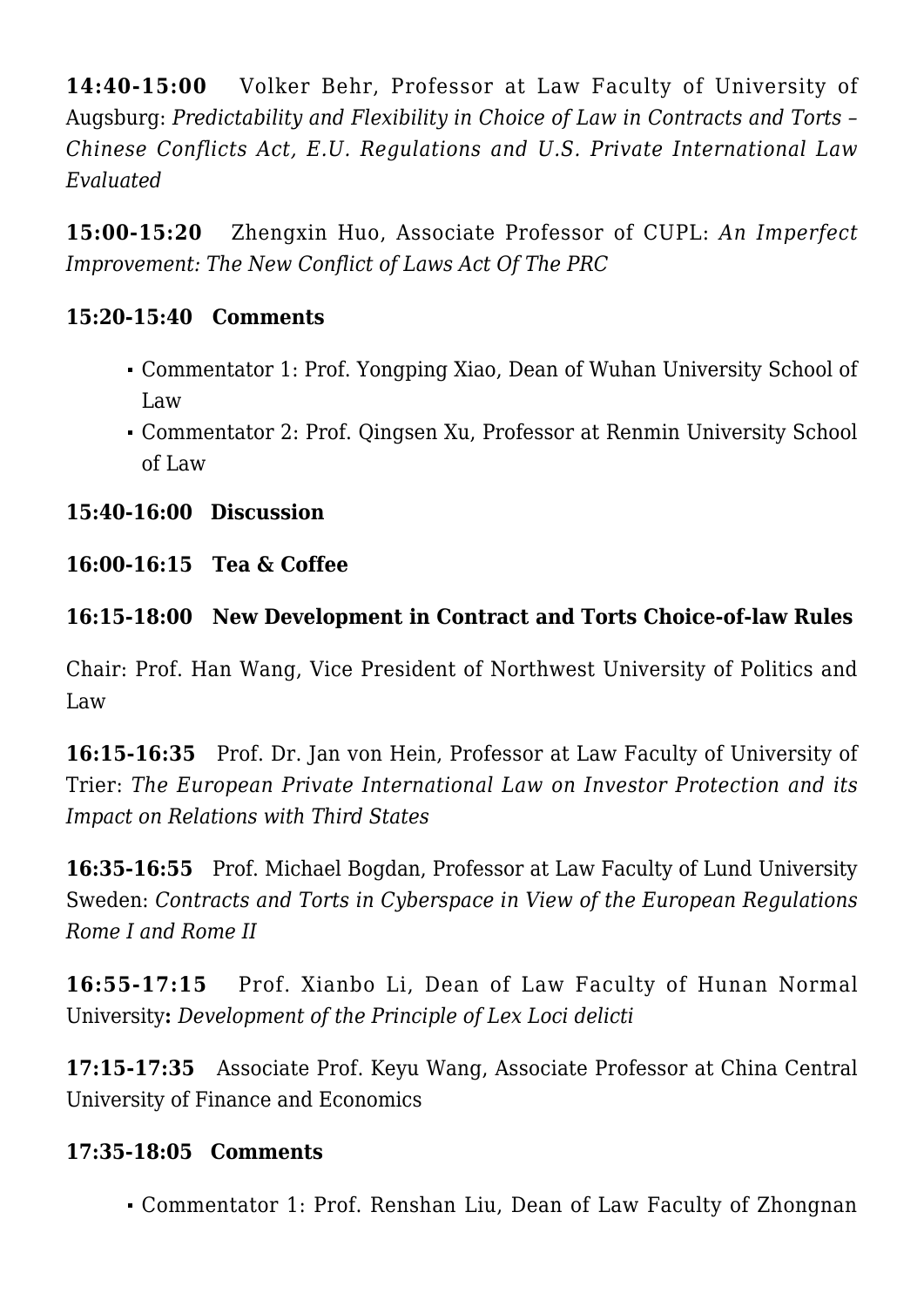University of Economics and Law

Commentator 2: Ms Jane Willems, Arbitrator of the CIETAC

**18:05-18:30 Discussion**

**18:30-20:00 Banquet**

## **Sunday, October 23, 2011**

## **Morning**

# **8:30-10:20 Judicial Assistance in Civil and Commercial Area in a Globalized World**

Chair: Knut B. Pissler, Professor at Max Planck Institute for Comparative and International Private Law

**8:30-8:50** Kwang Hyun SUK, Professor at Seoul National University: *Comparative Analysis of the Chinese Private International Law Act and the Taiwanese Private International Law Act: Korean Perspective.*

**8:50-9:10** Johan Erauw, Professor at University of Ghent: *The Section On Goods And Property Rights In The Chinese Law On Private International Law of 28 October 2010 in Comparison With Other Codes*

**9:10-9:30** Xiangquan Qi, Professor at School of International Law of CUPL: *The Latest Development of the Legislation regarding to the Application of Laws Concerning Foreign-related Marriage and Family Relations*

**9:30-9:50** Xiao Song, Associate Professor at Nanjing University School of Law: *Party Autonomy and Conflicts Law in Property*

## **9:50-10:10 Comments**

- Commentator 1: Mo Zhang, Professor at Temple University
- Commentator 2: Chen Weizuo, Associate Professor at Tsing Hua University

## **10:00-10:20 Discussion**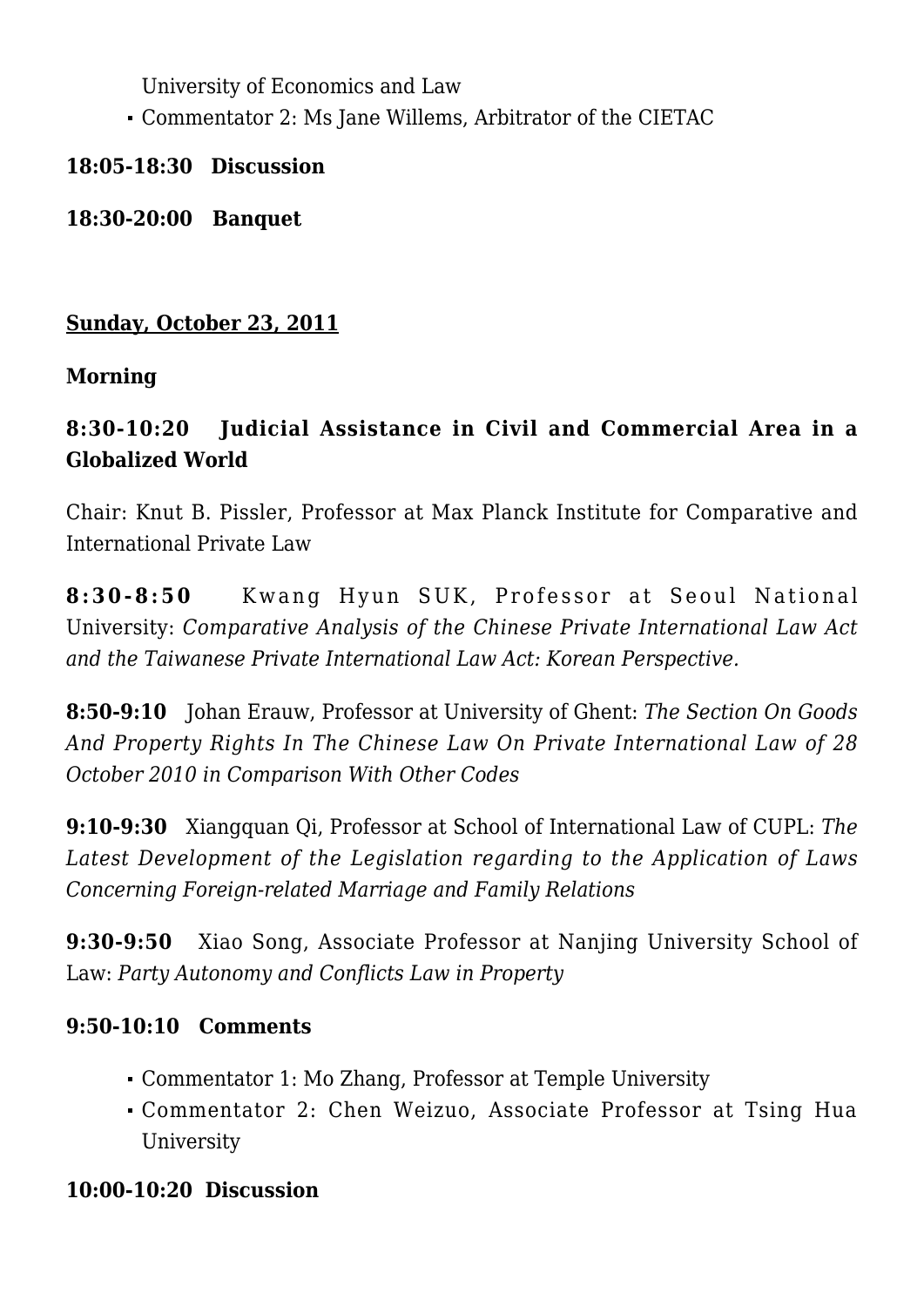#### **10:20-10:35 Tea & Coffee**

## **10:35-12:00 Resolutions to International Civil and Commercial Disputes (Litigation, Arbitration, and Negotiation)**

Chair: Prof. Zengyi Xuan, Dean of College of International Students of CUPL

**10:35-10:55** Assistant Prof. Kun Fan, Assistant Prof. at Chinese University of Hong Kong, Senior Consultant of Arbitration Asia: *Developments of the Enforcement of Foreign-related and Foreign Awards in China*

**10:55-11:15** Lianbin Song, Professor at Wuhan University School of Law: *Development of China's Arbitration after the Establishment of Arbitration Law of the People's Republic of China* 

**11:15-11:30** Yongfu Chen, Beijing Arbitration Committee: *Topic to be confirmed*

**11:30-11:45** Yun Zhao, Associate Professor at the Law Faculty of University of Hong Kong: *Discussions on Mediation Legislation in Hong Kong–Reflections from Mainland's People's Mediation Law*

## **11:45-12:05 Comments**

- Commentator 1: Song Lu, Professor at China Foreign Affairs University
- Commentator 2: Hailing Shan, Professor at Shanghai University of Finance and Economics

# **12:05-12:30 Closing Ceremony & The Announcement of Beijing Declaration on Private International Law**

Chair: Prof. Yongping Xiao, Dean of Wuhan University School of Law

## **The Announcement of Beijing Declaration on Private International Law**

*Closing Remarks:*

- Prof. Jin Huang, President of Chinese Society of Private International Law
- Prof. Johan Erauw, Professor at University of Ghent
- Prof. Mathijs Huibert ten Wolde, Professor at University of Groningen